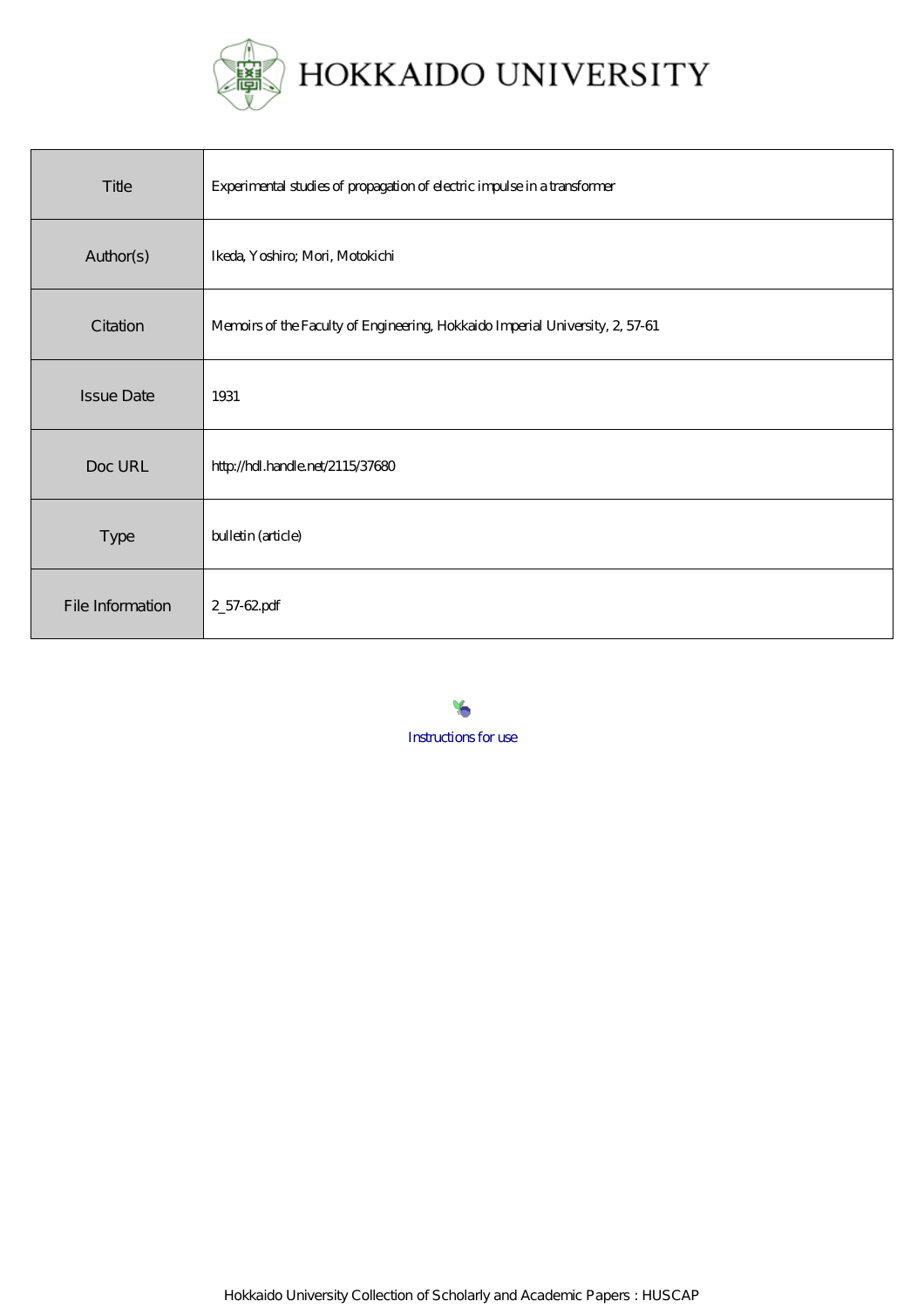# **Experimental Studies of Propagation of** Electric Impulse in a Transformer.

By

Yoshiro Ikeda and Motokichi Mori.

(Received September 7, 1929.)

In a metallic conductor, the velocity of propagation of an electric impulse is considered to be equal to that of light in vacuum. But when the inductance and capacity are very large, the velocity of propagation can not be easily estimated. Moreover the state of current is very hard to measure quantitatively.

By making use of a vacuum tube and rotating film, the authors have tried to measure the velocity of propagation and to photographs of the electric state of the current.

For measuring the velocity of propagation, one must indicate the two moments when the electric current passes each side of the conductor in question, when an electric impulse is given at one side. Therefore inserting a vacuum tube in each side of the conductor, we have given an electric impulse at one terminal of the tube, and photographed the glows of the tubes by rotating film. The images of the two tubes are adjusted so as to be seen in the same line by means of a prism, when the film remains at rest as shown in Fig. 1. The impulse being given the glow of the tube at one side of the conductor will be marked sooner than that of the tube at the other side. Therefore they must be photographed at different positions on the rotating film.

If there is no time lag, from the retardation of the passage of the electric impulse through the tube, and if the velocity of rotation of the film is known, the velocity of propagation can be calculated directly from the interval marked on the film. Indeed, the authors could find no time lag at the vacuum tube in the order of the exactitude of our experiment. In order to find it, we have given an electric impulse at one side of the tube, which is directly connected to another tube in series, and taken photographs of the glows of the two tubes by rotating film. It was found that the glows have been photographed in the same line on the film.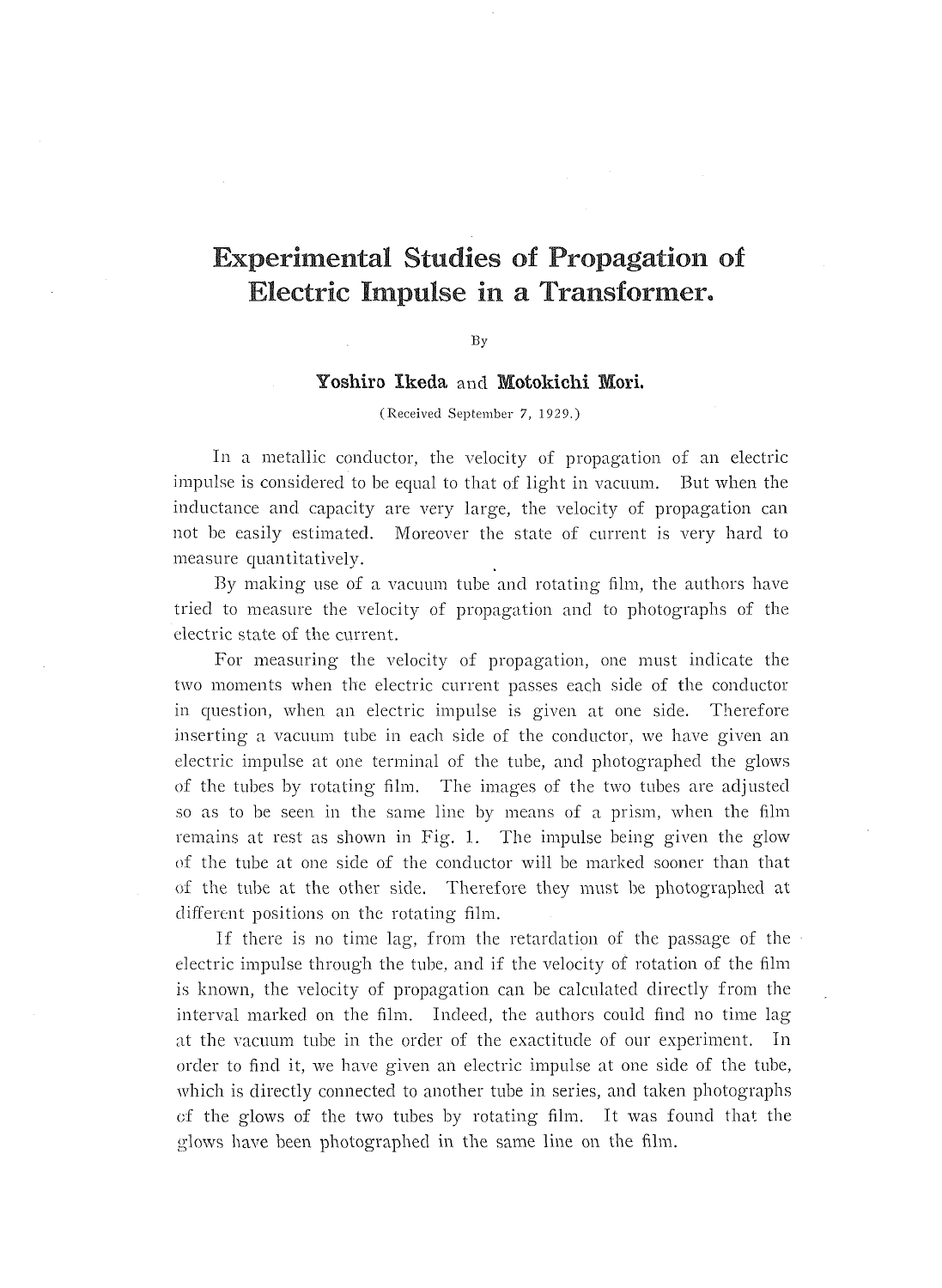## Y. Ikeda and M. Mori.

For measuring the velocity of rotation of the film, we have photographed the glows of one more tube at the same time on the same rotating film by means of a prism as shown in Fig. 1. The tube is connected in series to a spark gap and a high tension transformer. From the glows of the tube, the velocity of rotation of the film can be measured. The spark gap is inserted in order to make the glow of the tube brighter than that from the continuous alternating current. Each group of glows marked on the film denotes the half period of the current of 60 cycles, with which the alternating current is supplied to the high tension transformer.

Thus the authors have succeeded in measuring the velocity of propagation of the electric impulse through a conductor and photographing the state of the current, when it passes through the tube.

As the conductor, whose inductance and capacity are large, the secondary of a high tension transformer (200,000 volts 60 cycles) has been chosen.



 $V.V. V$ : Vacuum tube.  $H.C.I.$ : High speed circuit interrupter.  $P_1.P_2$ : Rectangular prisms. T.C.: Transformer coil.



Fig. 1.

58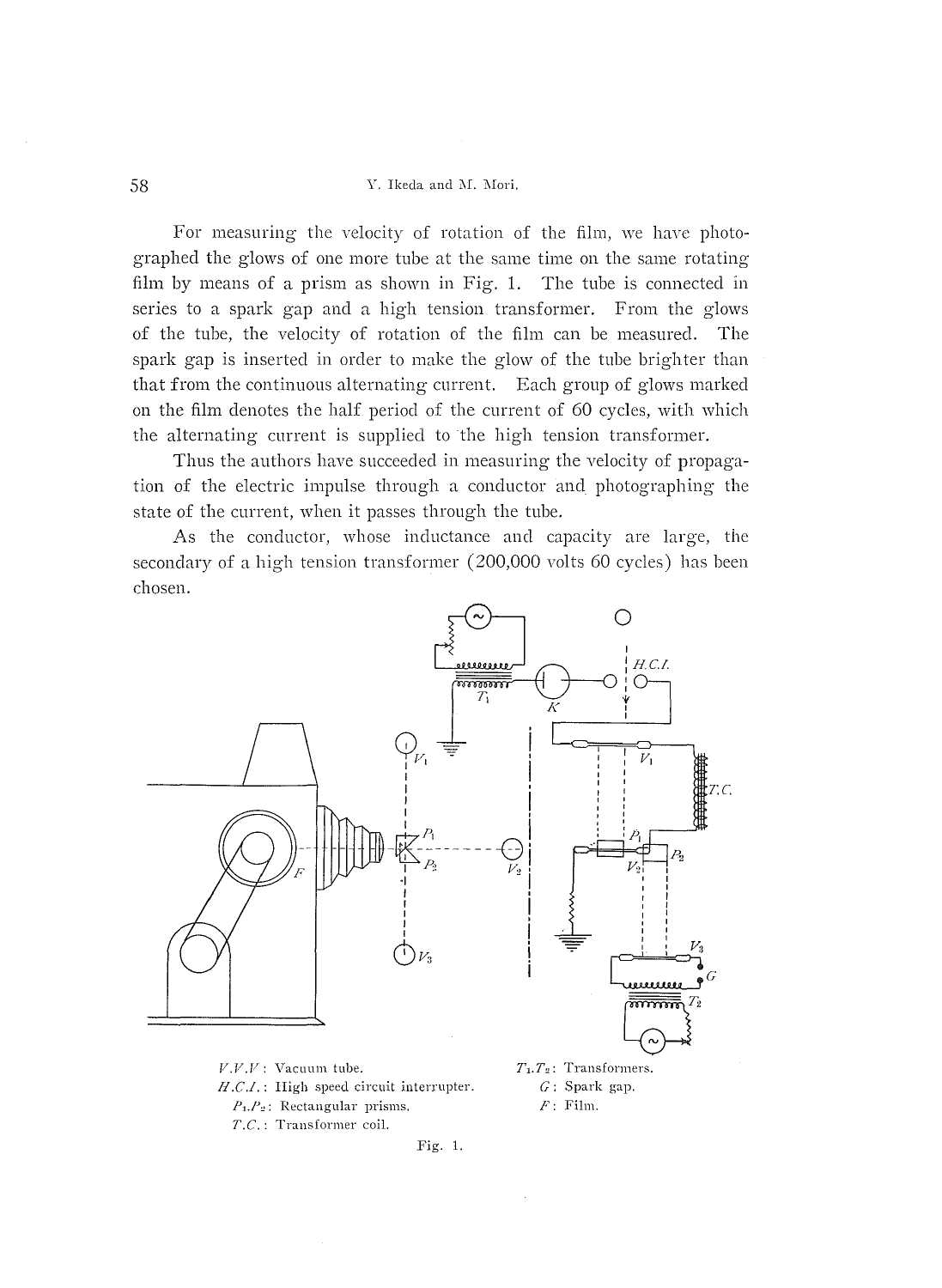

If it is desired only to measure the velocity of propagation of the electric impulse, spark gaps can be used instead of the vacuum tubes.

For giving the electric impulse, various arrangements were tried out, but the authors have found that the velocity of propagation of the head of the electric impulse is independent of the means of giving the impulse.

The general principle of our electric connection is shown in Fig. 1. According to the connection for giving the electric impulse, the electric connections used have been classified into seven groups. The diagrams of the connections are given in Fig. 2.

The length of the film is about one meter and the glows or sparks using for determining the velocity of rotation of the film are distributed all over the film. The interval of the groups of them denotes generally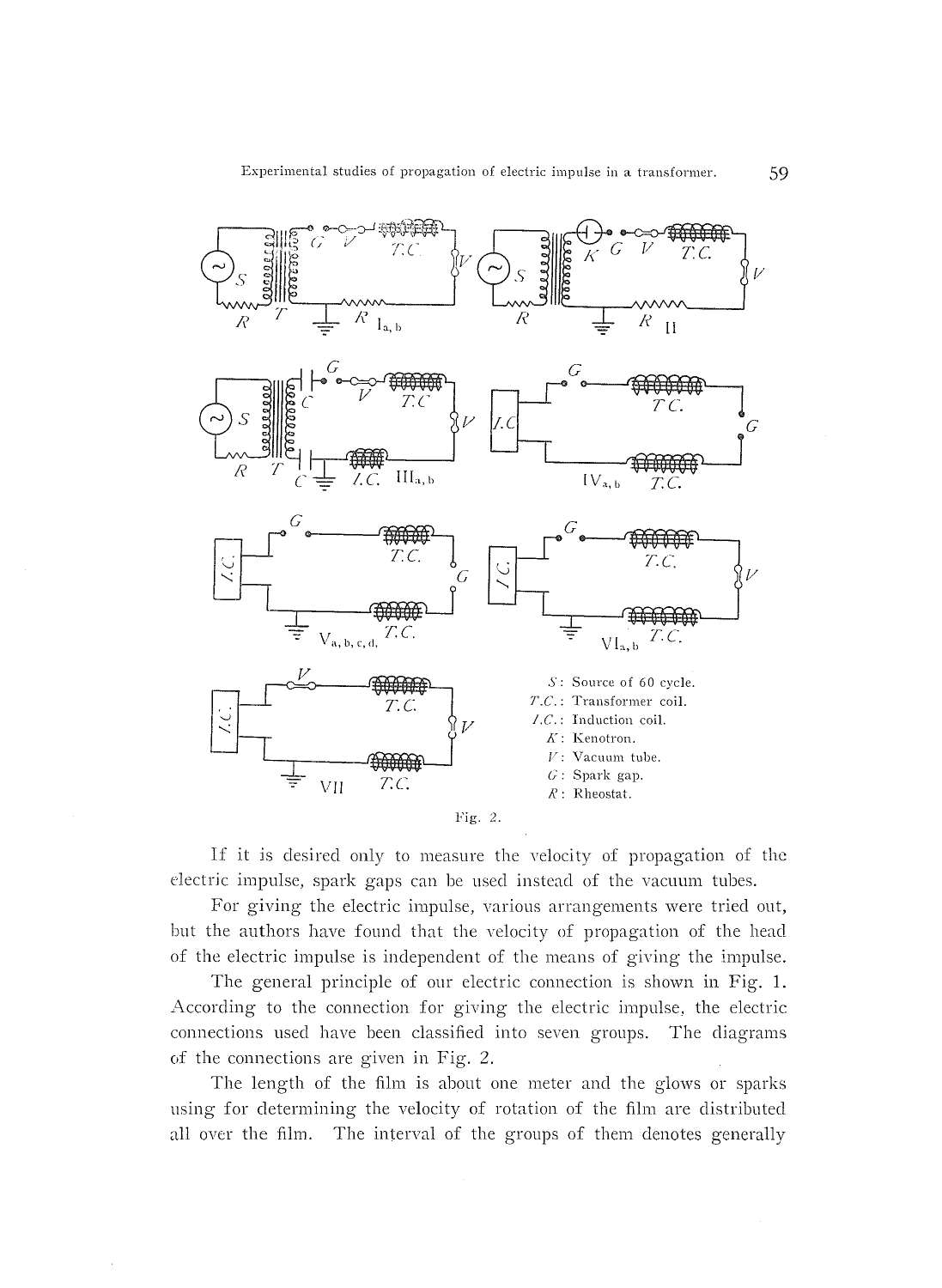### Y. Ikeda and M. Mori.

| Electric<br>connection. | Tube or Spark gap<br>indicating pass, of the<br>Electric impulse. |                            | Time<br>interval of<br>$1/60$ sec.<br>in cm. | Time req.<br>to pass,<br>in cm. | Time req.<br>to pass,<br>in sec. | Req. velocity<br>in km/sec. |
|-------------------------|-------------------------------------------------------------------|----------------------------|----------------------------------------------|---------------------------------|----------------------------------|-----------------------------|
| Ia                      | Tube                                                              | Tube                       | 11.5                                         | 1.23                            | $1.8 \times 10^{-3}$             | $1.44 \times 10^{1}$        |
| Ib :                    | ,,                                                                | ,                          | 11.54                                        | 1.23                            | $1.8\times10^{\,-3}$             | $1.44 \times 10^{1}$        |
| II                      | Tube                                                              | Tube                       | 4.7                                          | 0.4                             | $1.6 \times 10^{-3}$             | $1.62 \times 10^{4}$        |
| III <sub>a</sub>        | Tube                                                              | Tube                       | 22.48                                        | 2.2                             | $1.6\times10^{-3}$               | $1.62 \times 10^{4}$        |
| <b>III</b> <sub>b</sub> | , ,                                                               | ,,                         | 20.76                                        | 2.2                             | $1.7 \times 10^{-3}$             | $1.53 \times 10^{4}$        |
| IV <sub>a</sub>         | Spark                                                             | Spark                      | 28.                                          | 3.                              | $1.7\times10^{\,-3}$             | $1.53 \times 10^{1}$        |
| IV <sub>b</sub>         | ,,                                                                | ,                          | 16.7                                         | 1.6                             | $1.65 \times 10^{-3}$            | $1.57 \times 10^{4}$        |
| V <sub>a</sub>          | Spark                                                             | Spark                      | 26.                                          | 2.5                             | $1.6 \times 10^{-8}$             | $1.62 \times 10^{1}$        |
| V <sub>b</sub>          | $\boldsymbol{\mathcal{H}}$                                        | , ,                        | 25.2                                         | 2.1                             | $1.4 \times 10^{-3}$             | $1.85 \times 10^{4}$        |
| $V_{c}$                 | Spark                                                             | Spark                      | 32.                                          | 3.3                             | $1.7 \times 10^{-3}$             | $1.53 \times 10^{1}$        |
| Vd                      | ,,                                                                | ,,                         | 30.                                          | 3.                              | $1.65\times10^{-3}$              | $1.57 \times 10^{4}$        |
| VI <sub>a</sub>         | Spark                                                             | Tube                       | 26.                                          | 2.6                             | $1.65\times10^{-3}$              | $1.57 \times 10^{4}$        |
| VI <sub>b</sub>         | $\boldsymbol{\mathcal{H}}$                                        | $\boldsymbol{\mathcal{Y}}$ | 26.8                                         | 2.6                             | $1.6 \times 10^{-3}$             | $1.62 \times 10^{1}$        |
| VII                     | Tube                                                              | Tube                       | 10.                                          | 0.9                             | $1.5 \times 10^{-3}$             | $1.73 \times 10^{4}$        |

#### RESULTS.

Mean value of velocity  $1.59 \times 10^{4}$  km/sec.

a half period, and sometimes one period of the current of 60 cycles. The ambiguity can be easily determined, if the whole length of the film is examined. The lines in the places other than the glows or sparks indicated in Figures 3, 4, 5, 6 are the ones used for determining the velocity of rotation of the film.

The velocity of propagation of the electric impulse through the secondary of the transformer has been measured to be  $1.6 \times 10^4$ . km/sec. It is remarked, however, that the impulse might propagate quicker than this. For if the duration of the impulse would be too short to give the tube any electric influence, or to be photographed by the rotating film, our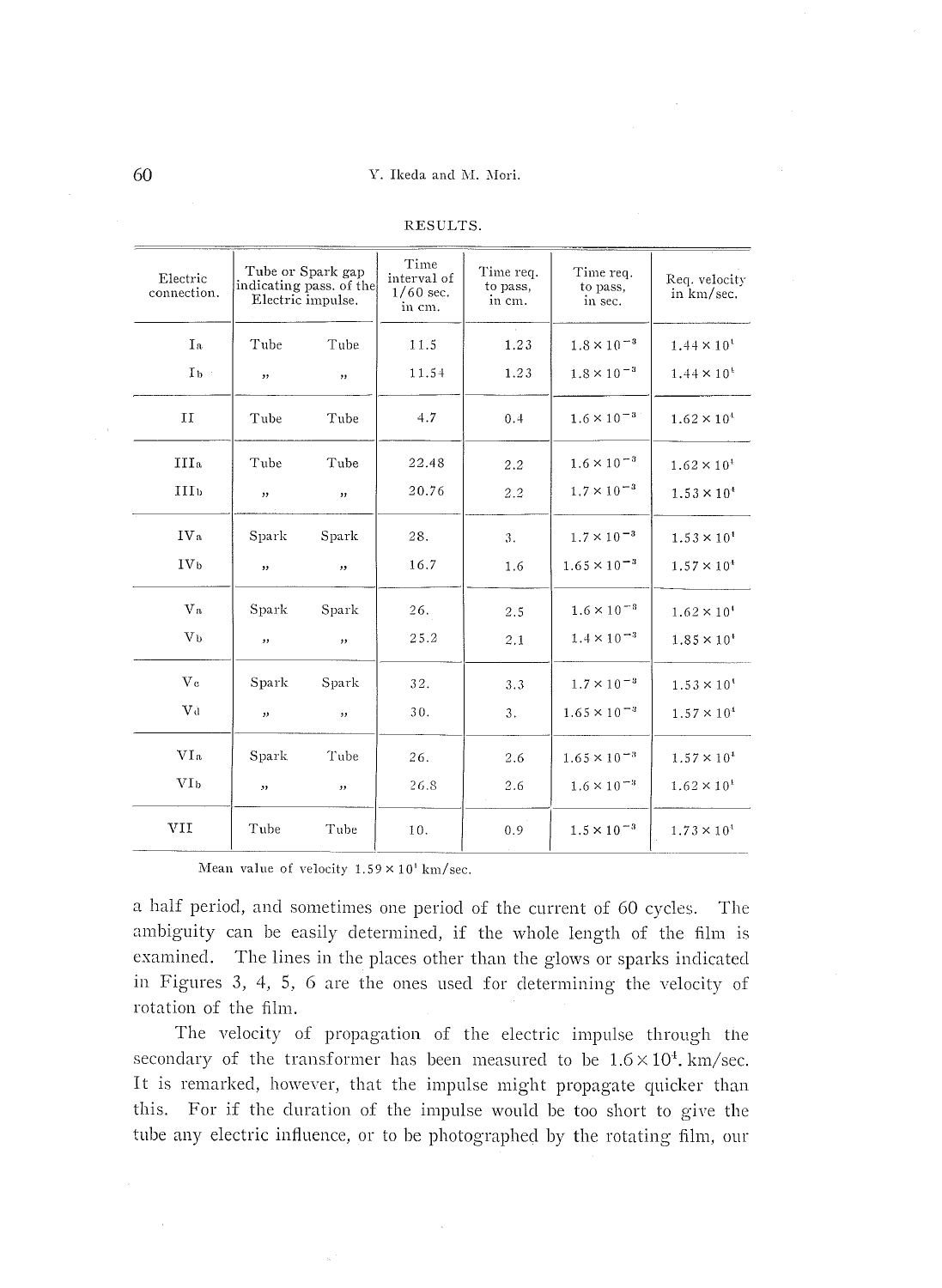method should fail to measure any velocity of propagation definitely.

 For the transformer, xve have determined, from impedance of the winding, the inductance  $l$  to be equal to

 $l = 47,000$  henry

and from the direct measurement the capacity  $c$ 

 $c$ =0.002 m F

but if the velocity of propagation could be calculated by the formula

Total length of the winding

$$
\sqrt{cl}
$$

the inductance could be calculated from the velocity measured by this<br>experiment.

## $l=2,500$  henry

This is far too small to be compared with that given above. Indeed if the frequency of the current is very great, the effective inductance  $l$  must be very small. But in practice, it is of importance to know the velocity of propagation of the impulse, which is large enough to cause some damage to machinery. Therefore the authors could insist on the significance of our experiment in the order of the exactitude of the experiment.

# Summary.

The luminousity of the spark is very strong for the film, but the spark disturbes the continuous state of the current at the spark gap. Contrary to this, though faint, the glows of the tube are photographed exactly in straight lines or continuous bands according to the state of the current as shown in Figs. 3, 4, 5 and 6.

It is to be noted that by our method we can observe not only the state of the impulse which propagates through some conductor, but also we can measure the velocity of its propagation. Moreover the experimental studies by means of the spectrum tubes of helium and rotating film, will afford practical suggestions for determining the sufficient insulation of the winding of the secondary of a high tension transformer.

> Physical Institute of Engineering Faculty, Hokkaido Imperial University.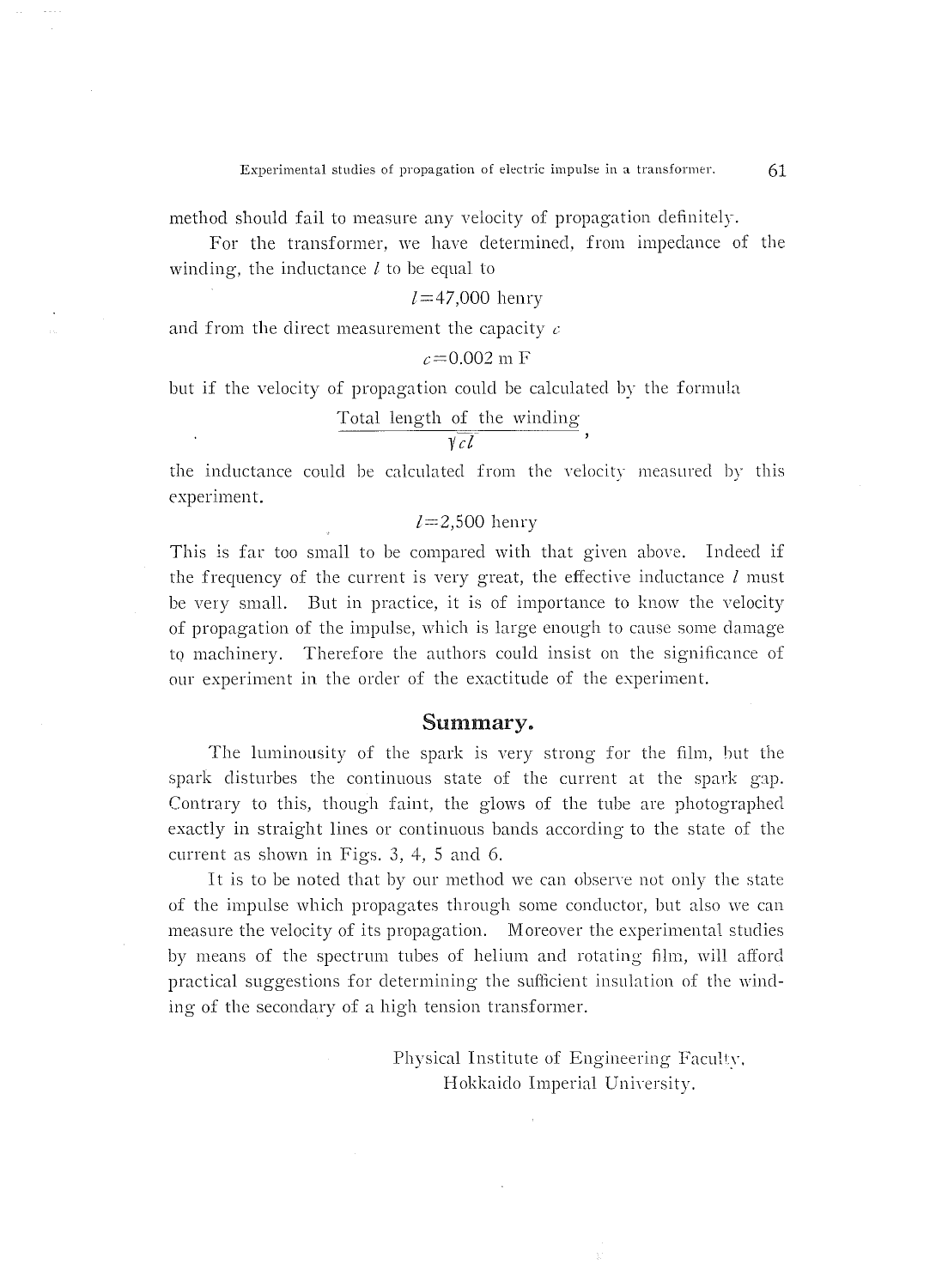



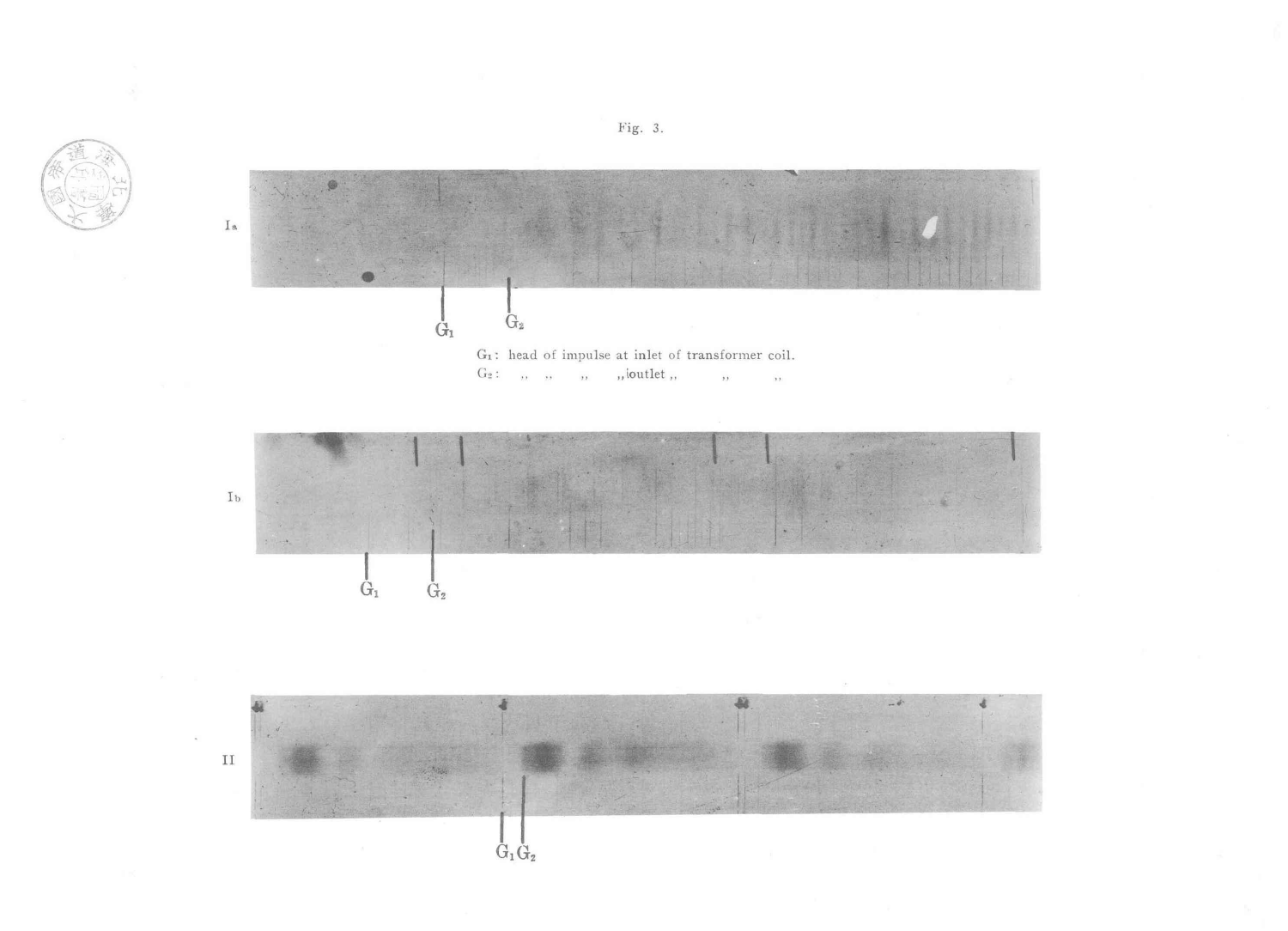



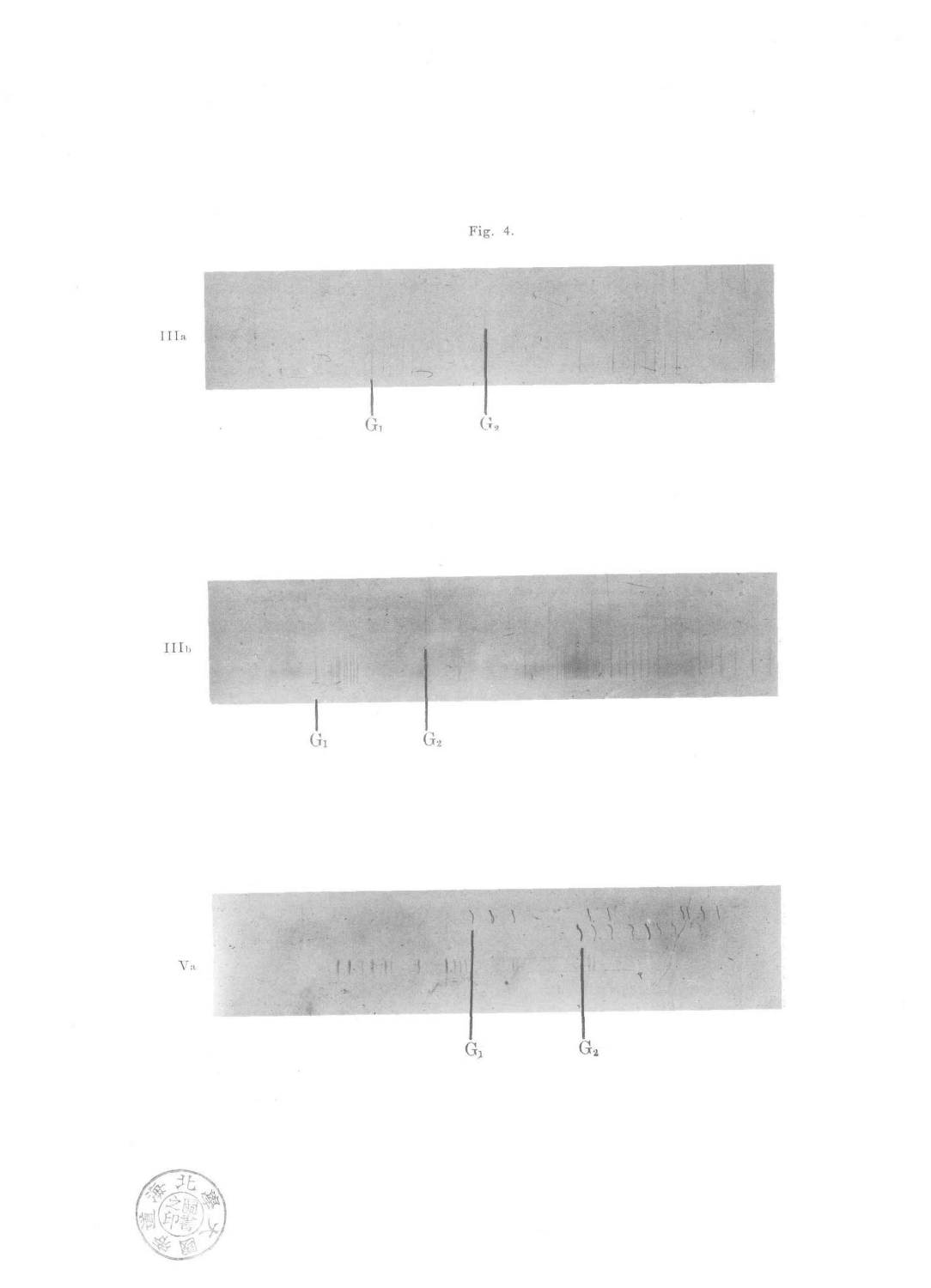